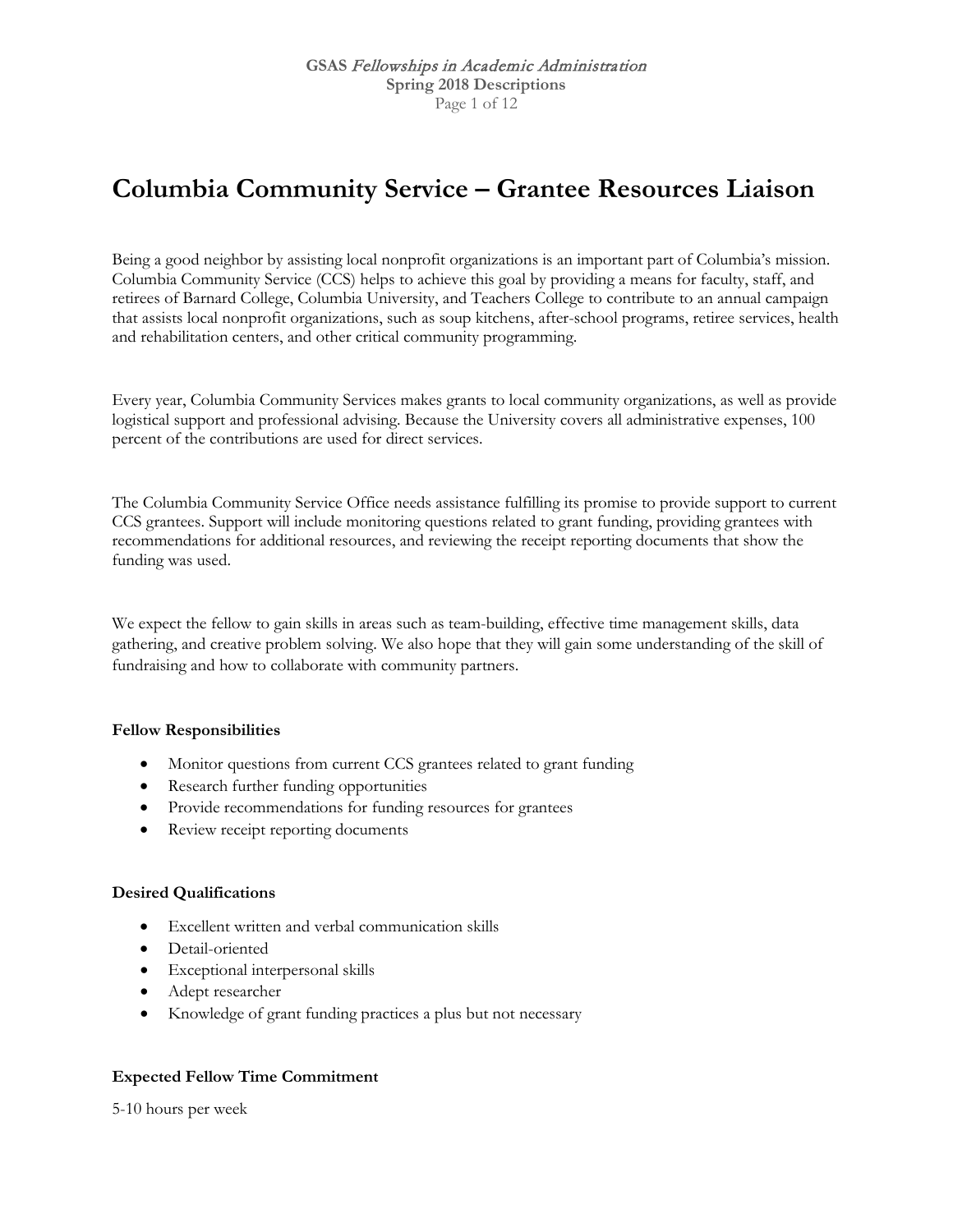# **Columbia Engineering – Professional Development and Leadership Fellow**

The Professional Development and Leadership (PDL) program empowers and educates Columbia engineers to maximize performance and achieve their full potential to become the engineering leaders of today and tomorrow. PDL's core modules provide engineers with skills and perspectives needed to succeed in a fastchanging technical climate. The program consists of an array of online and in-person engagements (i.e., courses, workshops, labs, competitions) designed to advance students professionally.

This fall over 1,400 MS students at the School of Engineering and Applied Science enrolled in a new required course – ENGIE4000 Professional Development and Leadership. The course's instructional team collected extensive student-related data on attendance, engagement, assessment, etc. The PDL Fellow would be asked to review that data and uncover key takeaways regarding the program, including (but not limited to) trends in attendance by department, patterns in the feedback provided, and recommendations for the development of the calendar of offerings for next academic year.

Through their work, the PDL Fellow will gain the following:

- 1. A hands-on experience into teaching, learning, curriculum design, and faculty recruitment.
- 2. A greater understanding of curriculum development and academic program management.
- 3. Data analysis, analytics, and mining tools and skills.
- 4. A more agile ability to translate data into action items and implement for future classes.
- 5. An appreciation for the various moving pieces of the higher education system and its strategic planning, structure, culture, and policies.

### **Fellow Responsibilities**

- Gain familiarity with the PDL program, student population, and curricular offerings
- Organize, review, and analyze data
- Prepare brief reports with findings and present to PDL course leadership
- Make recommendations for future programmatic offerings, as appropriate

### **Desired Qualifications**

- Strong organizational skills
- Attention to detail
- Excellent written, oral, and interpersonal skills
- Ability to work independently and collaboratively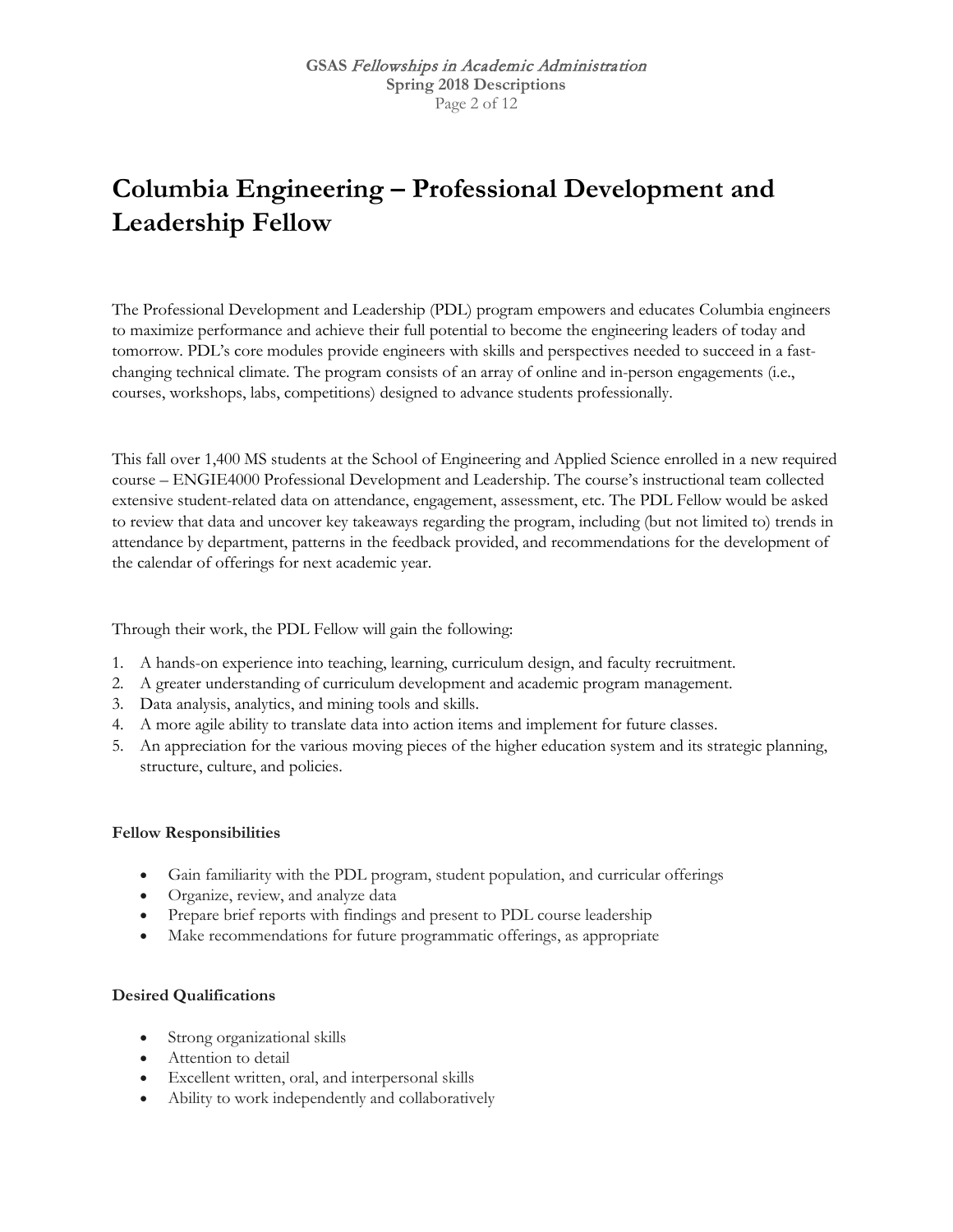### **GSAS** Fellowships in Academic Administration **Spring 2018 Descriptions** Page 3 of 12

• Background in data collection and analysis

### **Expected Fellow Time Commitment**

5-10 hours per week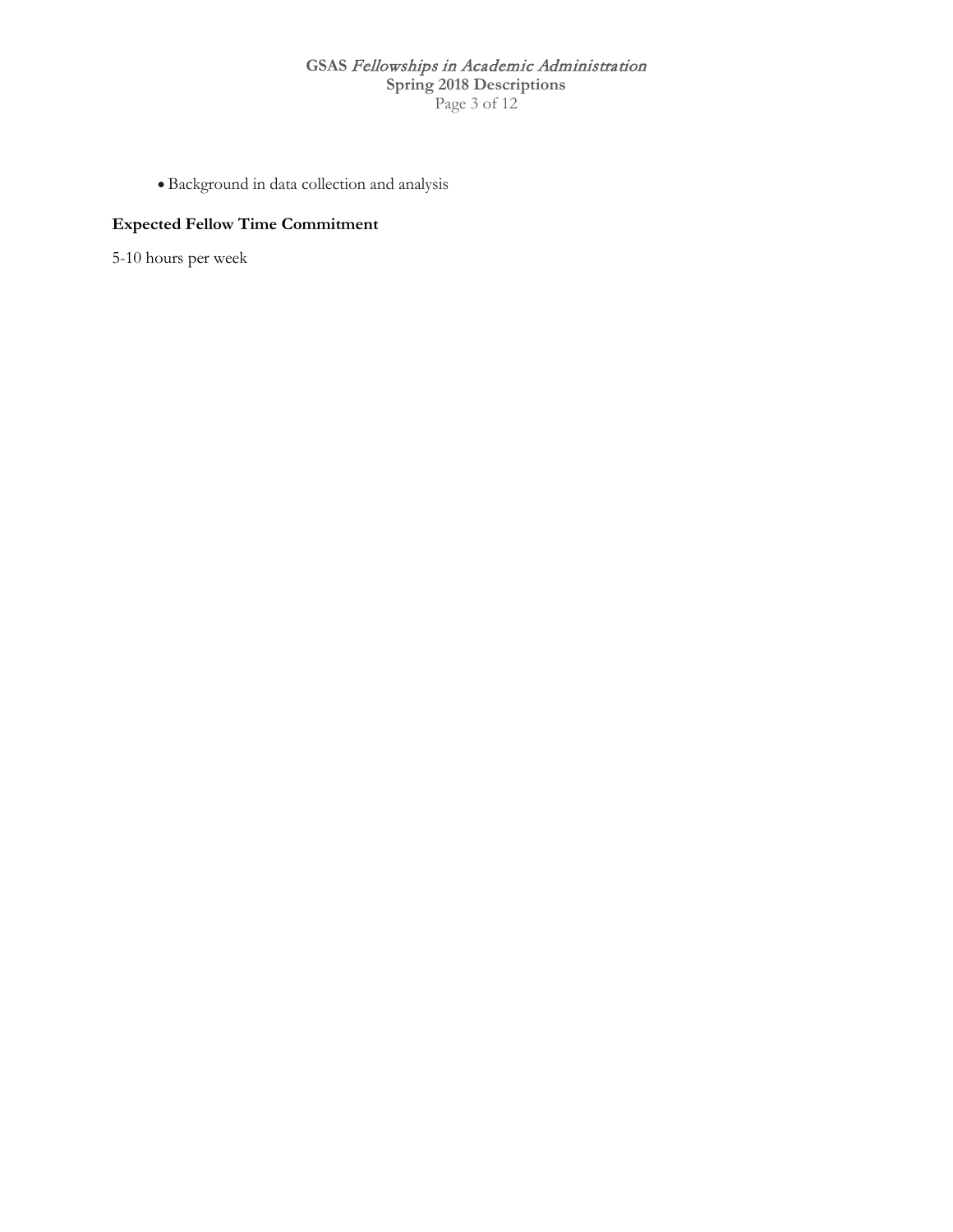# **Columbia University Press – Literature in Translation: Acquisitions and Marketing**

Columbia University Press seeks to enhance Columbia University's educational and research mission by publishing outstanding original works by scholars and other intellectuals that contribute to an understanding of global human concerns. The Press also reflects the importance of its location in New York City in its publishing programs. Through book, reference, electronic publishing, and distribution services, the Press broadens the university's international reputation.

Columbia University Press plays a major role in bringing international literature to Anglophone audiences. This list focuses on East Asian literature, a historic strength of both the university and the Press. We have recently added Russian literature in translation in the form of our Russian Library series. The Fellow will assist with the formulation and implementation of a plan to better market these books, both to academic and non-academic audiences. This task requires an interest in course design, academic trends, and literary publications, and will encourage deeper contemplation of the relationship between the academy and the wider world.

The Fellow will also be encouraged to weigh in on acquisitions decisions. The Fellow will read book proposals and translation samples and help to decide how the Press can best allocate its resources on the translation list. This will be good preparation for a student interested in pursuing a career in publishing after graduation.

### **Fellow Responsibilities**

- Research syllabi that include translated literature
- Writes pitches for potential course adoption titles
- Research and brainstorm potential ancillary materials
- Suggest improvements to e-marketing and direct mail procedures
- Attend launch meetings with marketing and acquisitions teams
- Brainstorm general interest marketing plans with acquisitions editor and publicist
- Read and report on book proposals and translation samples

### **Desired Qualifications**

- Knowledge of the academy
- Interest in translated literature
- Teaching experience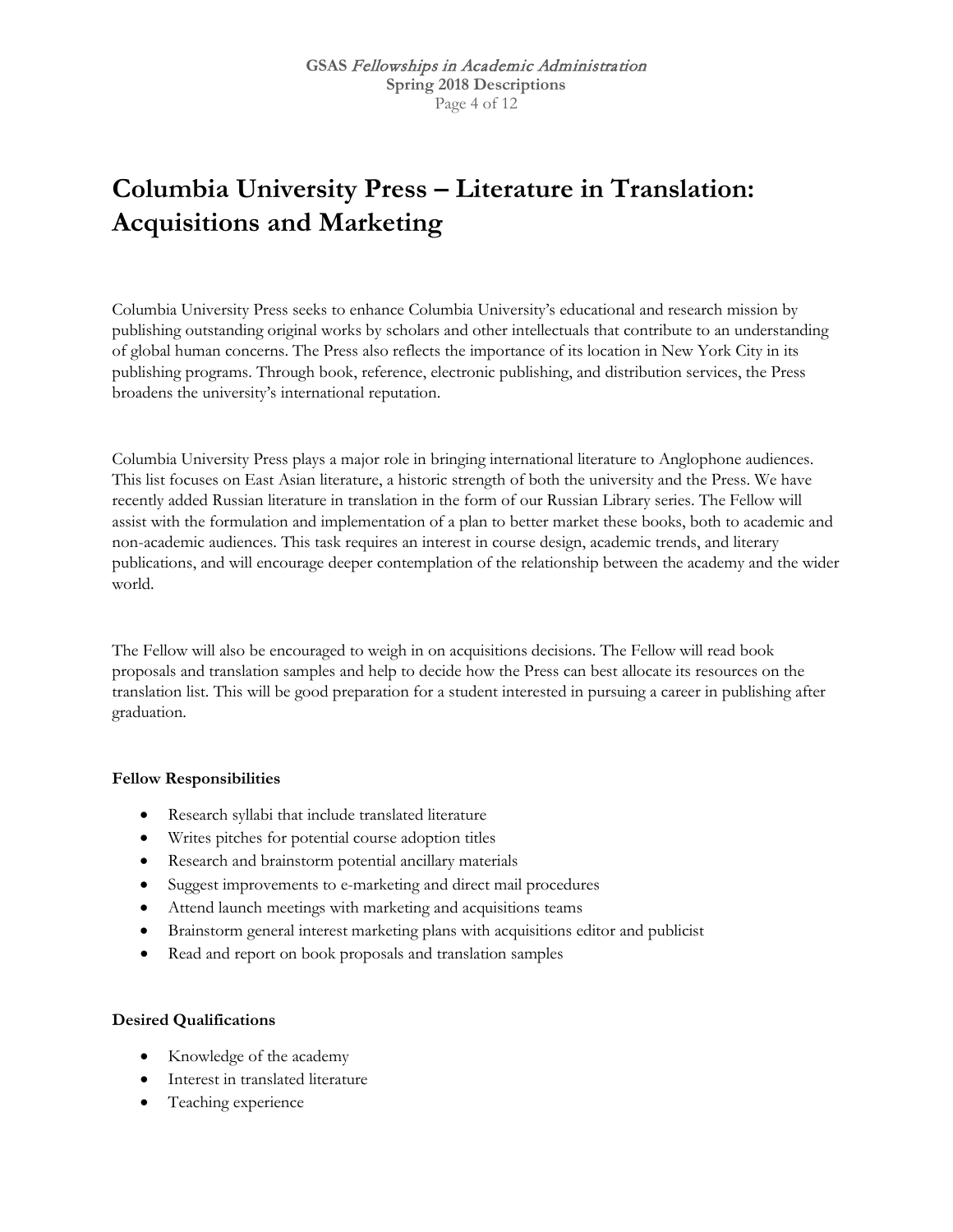- Research and writing skills
- Knowledge of a second language preferred; Chinese, Japanese, Korean, and/or Russian would be particularly helpful

### **Expected Fellow Time Commitment**

8-10 hours per week, for one full day, or two half days. Please note that the Fellow will be expected to travel to the Columbia University Press offices at 61 West 62nd Street, New York, NY 10023.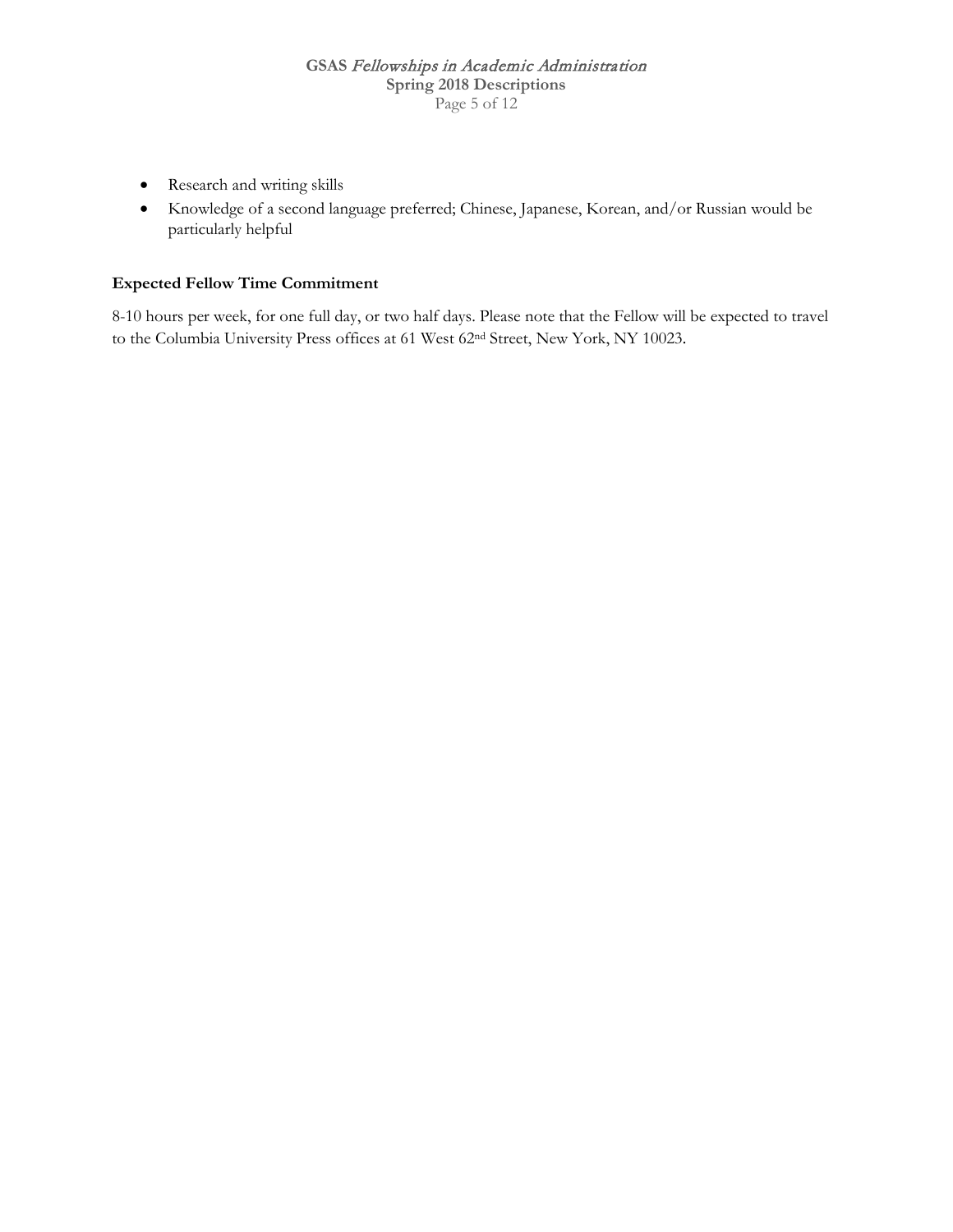## **Office of the Executive Vice President for Arts and Sciences – Planning, Analysis, and Curricular Coordination**

The Office of the Executive Vice President of Arts and Sciences supports the faculty governance structures in the Arts and Sciences, provides institutional research for decision-makers and stakeholders, and coordinates curricular issues that span across the schools of the Arts and Sciences.

In order to develop a detailed understanding of the curricular needs within the Arts and Sciences, we are working to develop a model of which courses and the number of seats in these courses that need to be offered in order for our students to fulfill their program requirements (such as for undergraduate majors). The project is to standardize the course requirements for undergraduate and graduate programs by course, including the anticipated number of seats that need to be available in each course.

The fellow will learn about the curricular structure of the undergraduate and graduate curriculums and how these relate to the courses required for each, including prerequisites, co-requisites, core requirements and electives. The fellow will learn how to build a database, how to model out anticipated demand for courses, and how to produce comprehensive reports.

### **Fellow Responsibilities**

- Assist in the development of a course model for Arts & Sciences undergraduate and graduate courses
- Examine course requirements, including prerequisites, co-requisites, and core requirements
- Model anticipated demand for courses
- Produce comprehensive reports

#### **Desired Qualifications**

- Excellent organizational skills
- Exceptional research abilities
- Close attention to detail
- Experience with databases is helpful but not necessary
- Able to work collaboratively and independently

### **Expected Fellow Time Commitment**

7-10 hours per week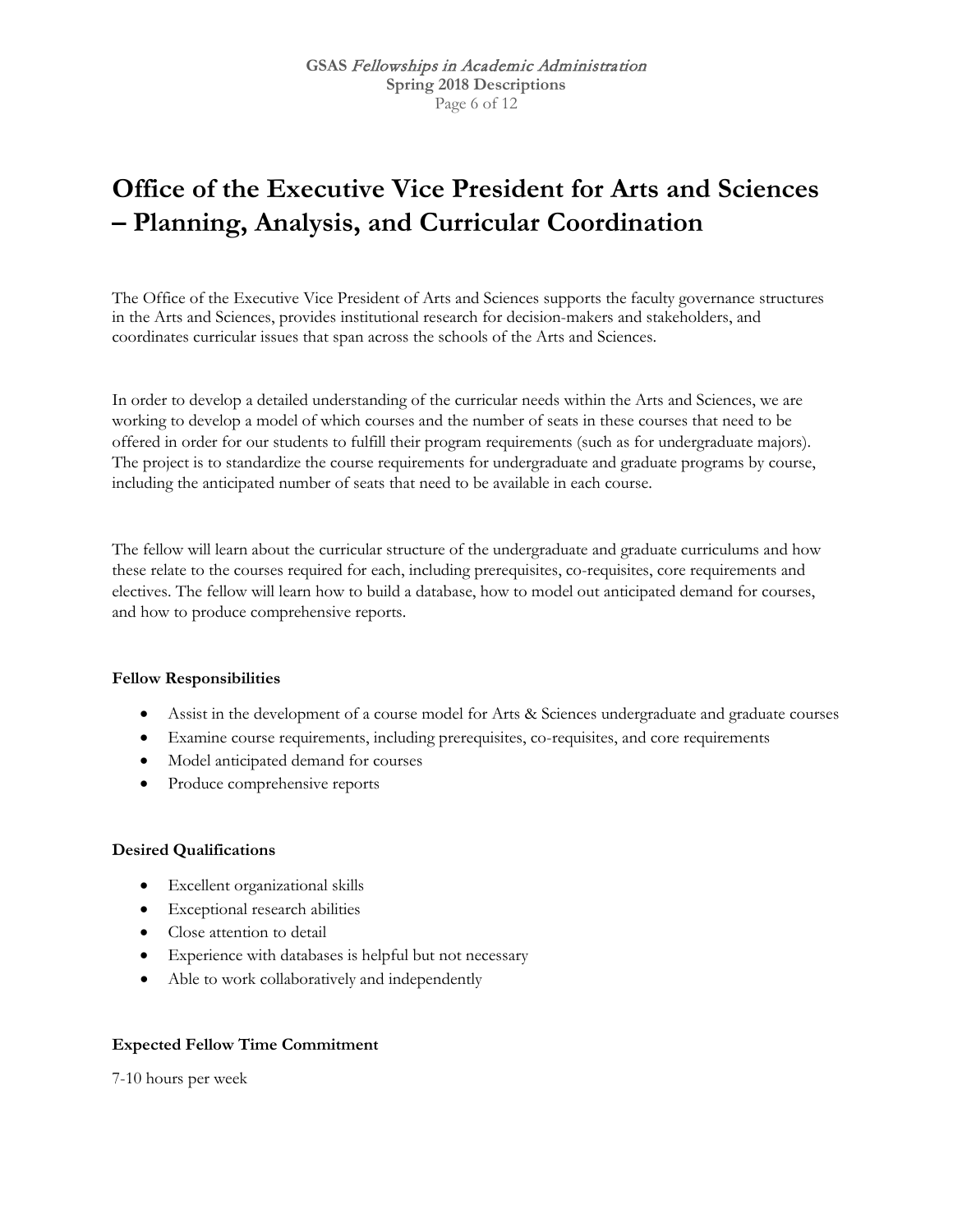## **Public Books – Editorial Internship**

Public Books (www.publicbooks.org) is an online magazine founded in 2012 by Sharon Marcus (Columbia University), a literary critic, and Caitlin Zaloom (New York University), an anthropologist. Their mission was simple: to create a diverse new home for intellectual debate online. Our contributors are those with expertise and something to say, from professors and graduate students to journalists and creative writers. When we last counted, over half of our contributors identified as women, one third identified as people of color, and one third identified as queer. Our staff is based in New York City, but our writers are located all over the world.

The selected fellow will have the opportunity to learn about and assist with the editing, production, and promotion of articles for the online magazine Public Books (www.publicbooks.org), which reaches a monthly audience of over 50,000 readers.

The fellow will meet regularly with both the managing editor and the senior editor and global coordinator to set goals, assess progress, and discuss next steps. Both mentors have extensive contacts in the New York City publishing world; given the fellow's aptitude and interest, they can make introductions and provide recommendations to the relevant professionals.

The Fellow should expect to develop skills in fact-checking, copyediting, website formatting, article proofing, and social media strategy.

### **Fellow Responsibilities**

Depending on interest and aptitude, the fellow may:

- Fact-check, copyedit, format for the website, and proof articles (reporting to the managing editor)
- Liaise with authors about publicizing their articles and contribute to our social-media feeds (under the supervision of the senior editor and global coordinator)
- Propose topics and works for review, communicate with reviewers, and contribute brief reviews and/or listicles (in consultation with the editors in chief and section editors)
- For those interested in multimedia production and/or web design, help Public Books expand to include more audio, video, podcast, and interactive material
- Conduct outreach with foreign publishers and publications
- Conduct outreach with potential readers and contributors
- Depending on skills and research background, the fellow may also pursue new initiatives within the organization.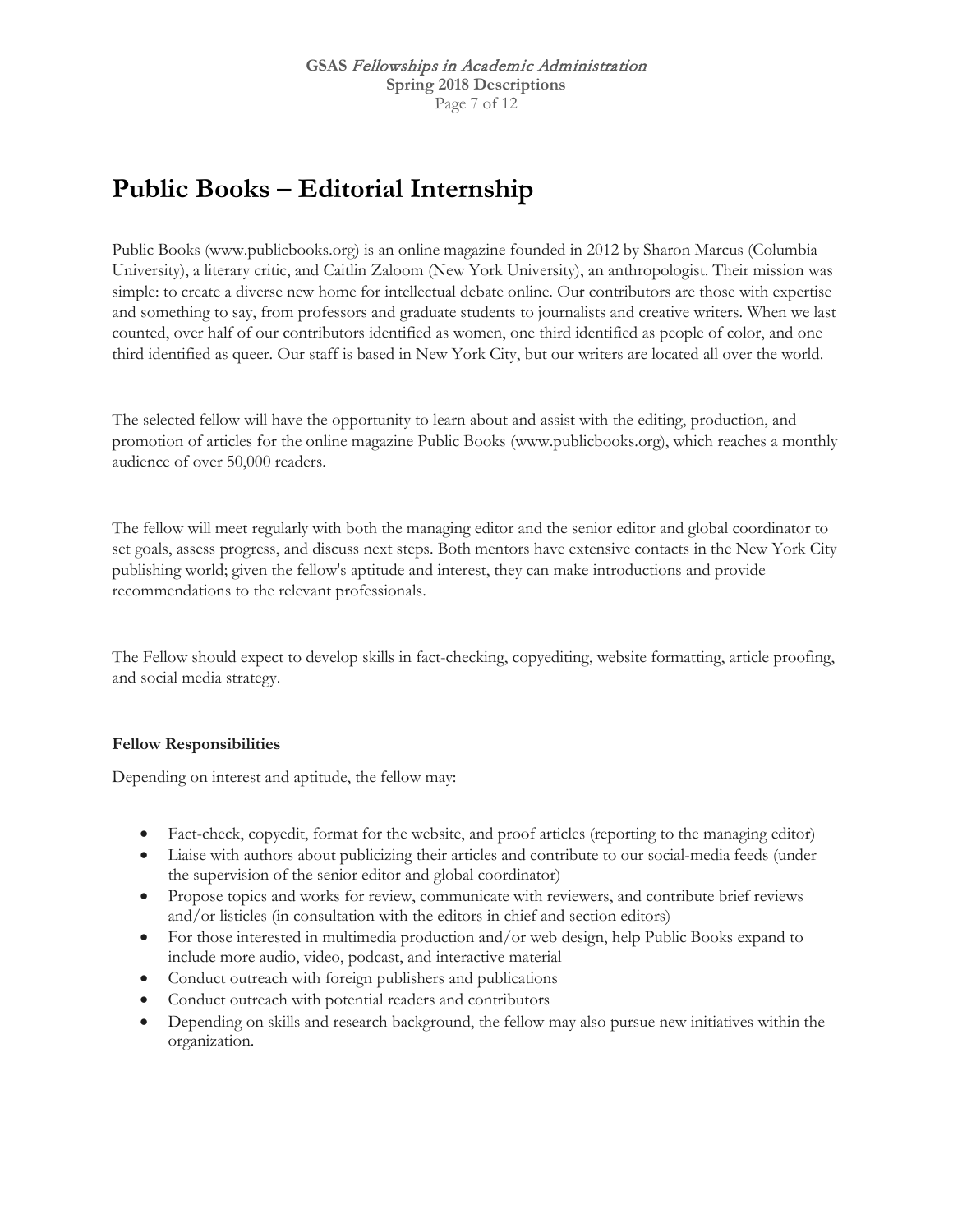### **GSAS** Fellowships in Academic Administration **Spring 2018 Descriptions** Page 8 of 12

### **Desired Qualifications**

- Experience with WordPress, social media, and style guides a plus
- Knowledge of foreign languages highly desirable

### **Expected Fellow Time Commitment**

5-10 hours per week; please note that the fellow will be expected to travel to the Public Books offices at 20 Cooper Square, 5th Floor, New York, NY 10003.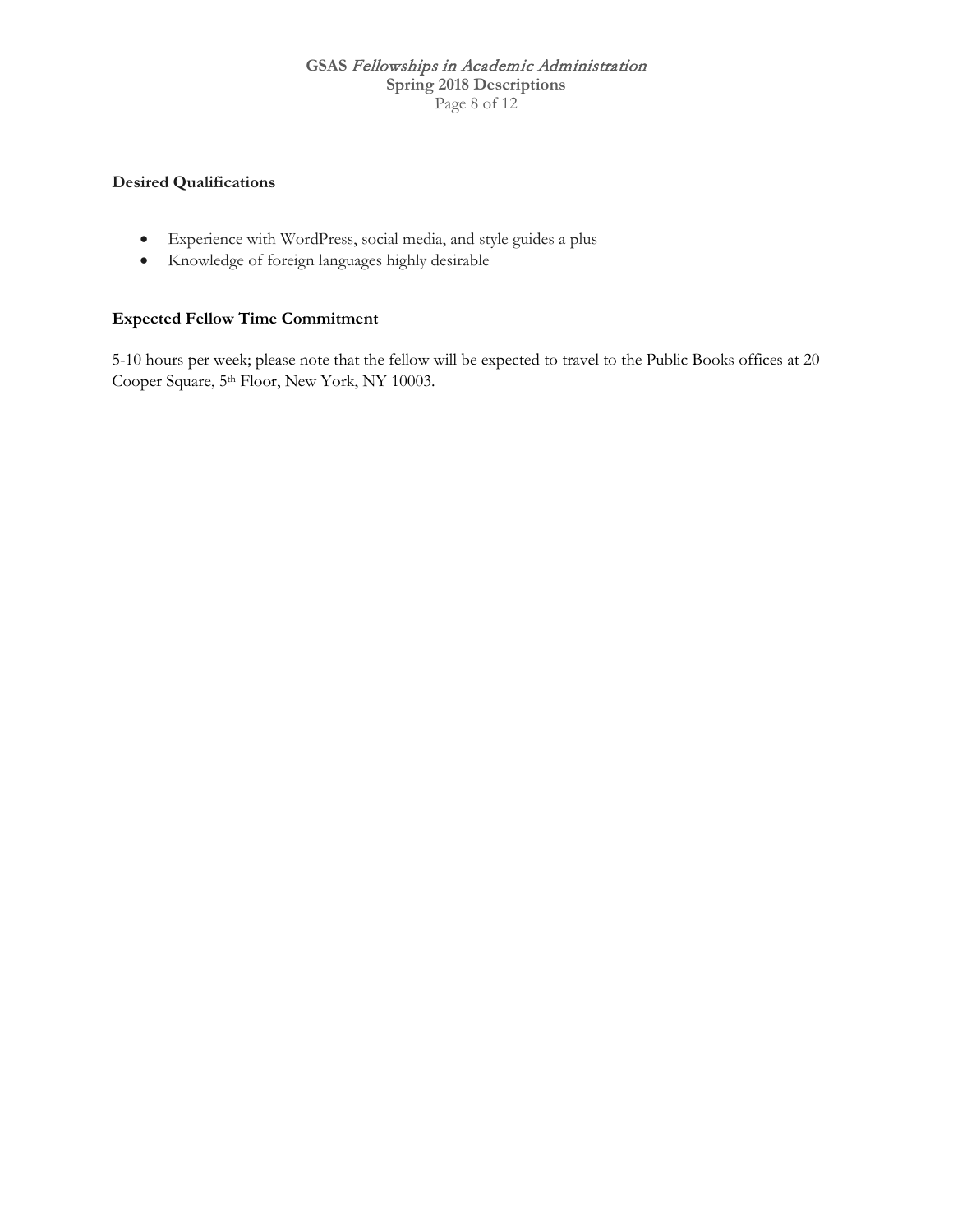# **The Society of Fellows and Heyman Center for the Humanities - Justice-in-Education Digital Editor**

The Society of Fellows and Heyman Center for the Humanities is the central site for interdisciplinary work and community engagement in the humanities at Columbia University, sponsoring conferences, lectures, workshops, performances, and other public events. Often in collaboration with other members of the Columbia community, it creates opportunities for those in the humanities, social and natural sciences, law, medicine and public health, journalism, business, and the arts to share thinking, debate ideas, and collectively consider methodological, conceptual, and ethical issues of common interest and concern. It also offers fellowships to recent doctoral recipients, Columbia faculty, and visiting scholars to develop their scholarship and teaching within an interdisciplinary context. Through its Public Humanities Initiative, it strives to expand the opportunities for humanities-based conversations, on and off campus, and to promote communityuniversity partnerships, including **The Justice-in-Education Initiative**--a Mellon-funded collaborative project with the Center for Justice at Columbia that aims to increase educational opportunities for incarcerated and formerly incarcerated individuals.

The Society of Fellows and Heyman Center for the Humanities is looking for a GSAS Administrative Fellow to serve as the Digital Editor for the Justice-in-Education Initiative. This position is ideal for someone interested in social justice work and public humanities outreach and will entail coordinating with staff at the Heyman Center and the Center for Justice in order to provide a digital platform to advocate for access to higher education for incarcerated and formerly incarcerated students. The Administrative Fellow will work closely with staff and participants in the Justice-in-Education Initiative to generate and manage digital content on the Initiative's new website, as well as publicizing the website. The Fellow will also be responsible for writing content for a newsletter, which would involve participating in our prison-in-education programs, interviewing participants, and otherwise contributing an original voice to this program.

### **Fellow Responsibilities**

- Generate and maintain website content
- Coordinate with staff at the Heyman Center and our partners at the Center for Justice to create new media for the website
- Develop the Justice-in-Education newsletter; write and create original content, and contribute an original voice through interviews, updates, and features
- Work with Core Curriculum instructors and students to create and publicize "Justice in the Core" features on website
- Research Columbia curriculum and syllabi to enhance and update the list of "Courses Related to Mass Incarceration"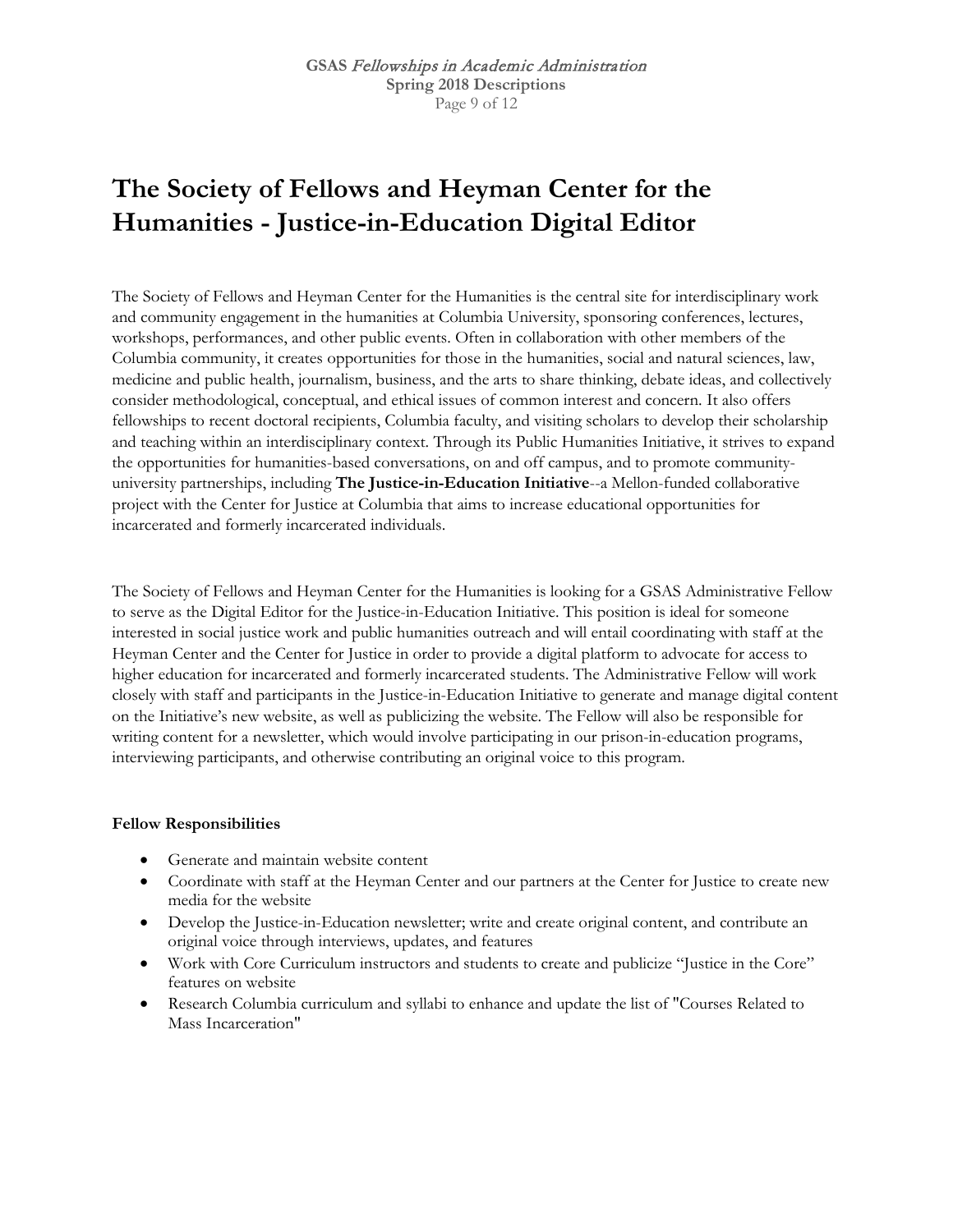### **GSAS** Fellowships in Academic Administration **Spring 2018 Descriptions** Page 10 of 12

### **Desired Qualifications**

- Strong organizational skills
- Ability to work independently and manage time-sensitive tasks
- Excellent computer skills or ability to obtain them, including CMS
- Detail-oriented
- Excellent written communication and interpersonal skills
- Interest in addressing the problem of mass incarceration and willingness to work closely with affected populations.

#### **Expected Fellow Time Commitment**

10 hours per week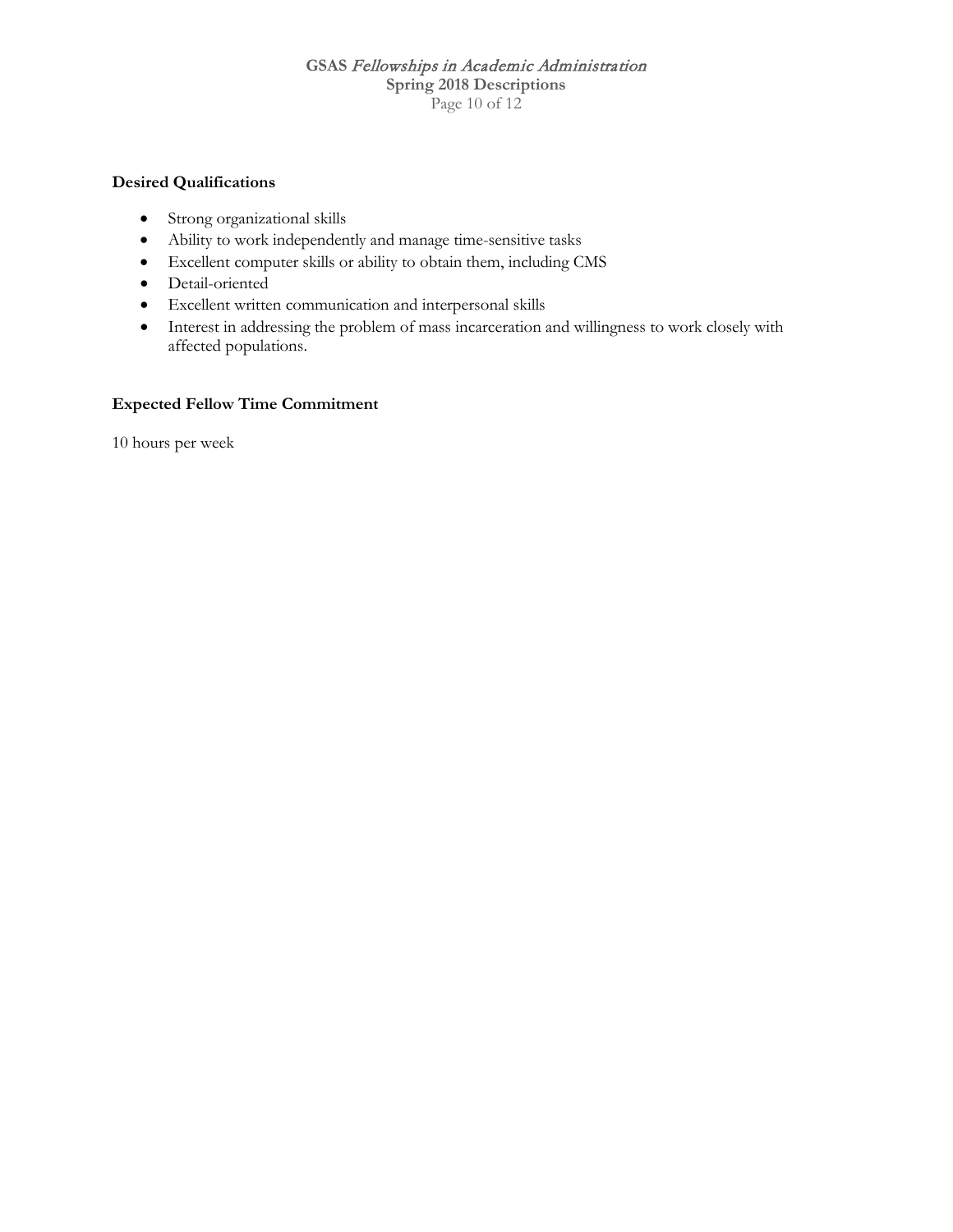# **The Society of Fellows and Heyman Center for the Humanities – Publications Editor**

The Society of Fellows and Heyman Center for the Humanities is the central site for interdisciplinary work and community engagement in the humanities at Columbia University, sponsoring conferences, lectures, workshops, performances, and other public events. Often in collaboration with other members of the Columbia community, it creates opportunities for those in the humanities, social and natural sciences, law, medicine and public health, journalism, business, and the arts to share thinking, debate ideas, and collectively consider methodological, conceptual, and ethical issues of common interest and concern. It also offers fellowships to recent doctoral recipients, Columbia faculty, and visiting scholars to develop their scholarship and teaching within an interdisciplinary context. Through its Public Humanities Initiative, it strives to expand the opportunities for humanities-based conversations, on and off campus, and to promote communityuniversity partnerships, including **The Justice-in-Education Initiative**--a Mellon-funded collaborative project with the Center for Justice at Columbia that aims to increase educational opportunities for incarcerated and formerly incarcerated individuals.

The Society of Fellows and Heyman Center for the Humanities is looking for a GSAS Administrative Fellow to serve as Publications Editor. The Administrative Fellow will work to arrange, copyedit, design, and publish Center publications including the Annual Report. The Fellow will also be responsible for creating and maintaining mailing lists and will be charged with developing new mailings to promote future or past events.

### **Fellow Responsibilities**

- Gather materials for the Fiscal Year 16, FY17, and FY18 Annual Reports and arrange for their printing
- Copyedit Annual Reports and other publications
- Design publication layouts
- Write publication content

### **Desired Qualifications**

- Strong organizational skills
- Ability to work independently and manage time-sensitive tasks
- Excellent computer skills or ability to obtain them, including knowledge of publication software
- Copyediting experience
- Design experience
- Detail-oriented
- Excellent written communication and interpersonal skills